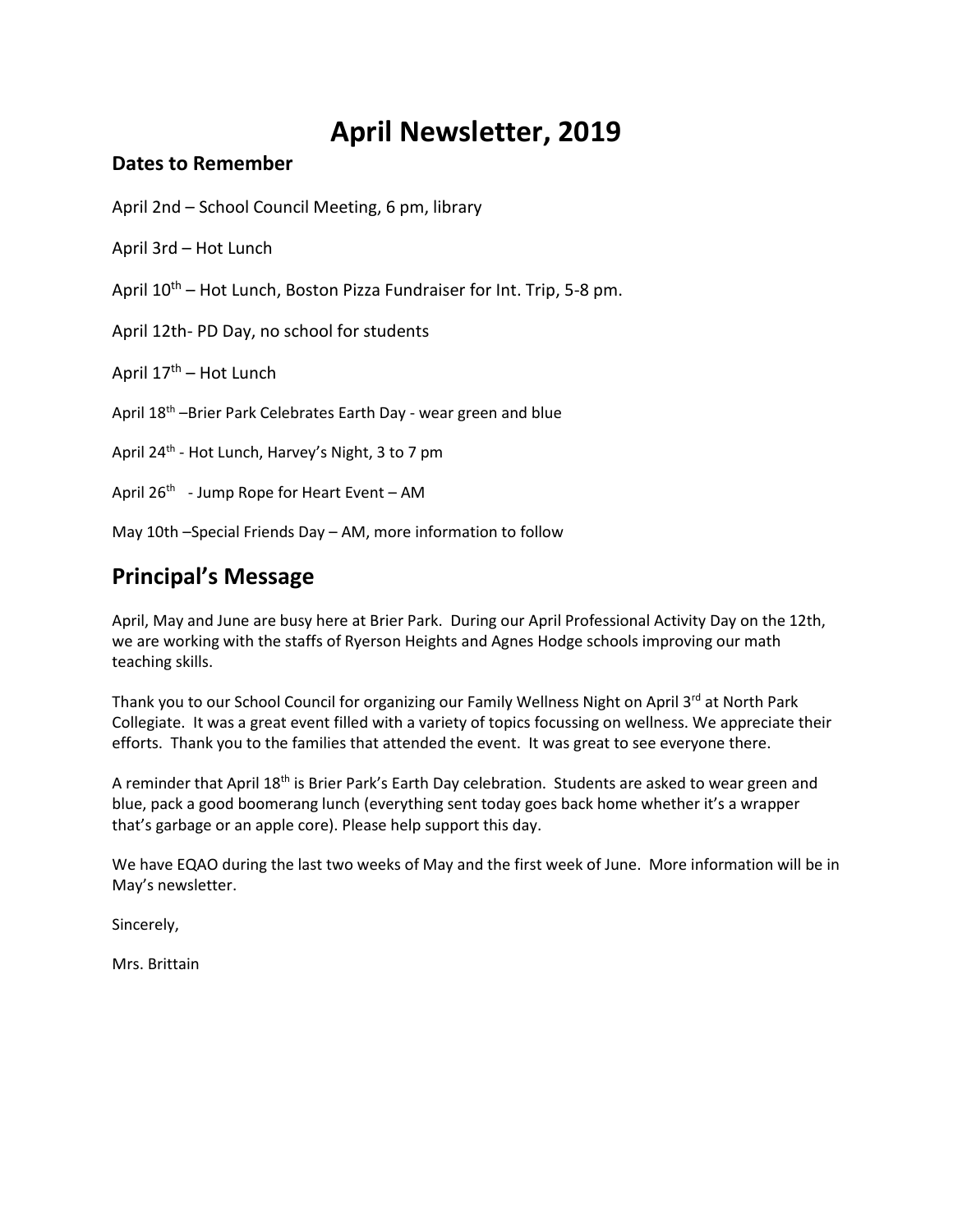### **Social Networking and Online Safety Information Session for Parents**

Grand Erie's Parent Involvement Committee (GEPIC) is hosting an important and timely social media and online safety information session for all Grand Erie parents on April 16.

*Social Networking and Online Safety: What Parents Need to Know* will be led by guest speaker Paul Davis who is an expert in social media, and brings more than 27 years of IT knowledge and experience to Grand Erie.

"Social media is an area of major concern for many parents," said Sarah Nichol, Chair of Grand Erie's Parent Involvement Committee. "Social media and other online activities consume a lot of our children's time. As parents, it's important for us to understand these platforms and to find ways to ensure our children and teens are safe when using them."

Davis is an expert in all of the latest social media trends. His presentation will cover cyberbullying, sexting, smartphones, digital trails, online security and other relevant topics.

"Paul's presentation is intense, so parents should come prepared," said Nichol. "He'll scare us, that's a guarantee. But, he'll also offer great tips and advice on how to deal with social media as well as concrete ways to manage and monitor online activities to ensure our kids stay safe. And, he'll give us strategies to communicate with our teens about keeping their online presence safe."

*Social Networking and Online Safety: What Parents Need to Know* takes place on Tuesday, April 16 at 6 p.m. in the Gord Paynter Theatre at North Park Collegiate and Vocational School (280 North Park Street, Brantford, Ontario).

Parents are asked to RSVP by Wednesday, April 10 to **kimberly** newhouse @granderie.ca.

### **Special Education Survey – We Need Your Input!**

At Grand Erie, we believe all children have individual learning needs. Some children have exceptional learning needs, and may require additional resources to reach their learning potential.

Help us ensure *Success for Every Student* by reviewing our Special Education Plan here[:https://bit.ly/2CKCfWQ,](https://bit.ly/2CKCfWQ) and providing your input on our Special Education Feedback Survey here: <https://bit.ly/2PYue8H>

## **Parent Councils Bring Renowned Speaker to Paris for Presentation on Brain Development for Children and Teens**

**Brantford Ont.** – Dr. Jean Clinton, clinical professor in the Department of Psychiatry and Behavioural Neuroscience's Division of Child Psychiatry at McMaster University, is coming to Cobblestone Elementary School on April 30 to speak at a free event for Grand Erie parents titled *The Student Brain Under Construction.*